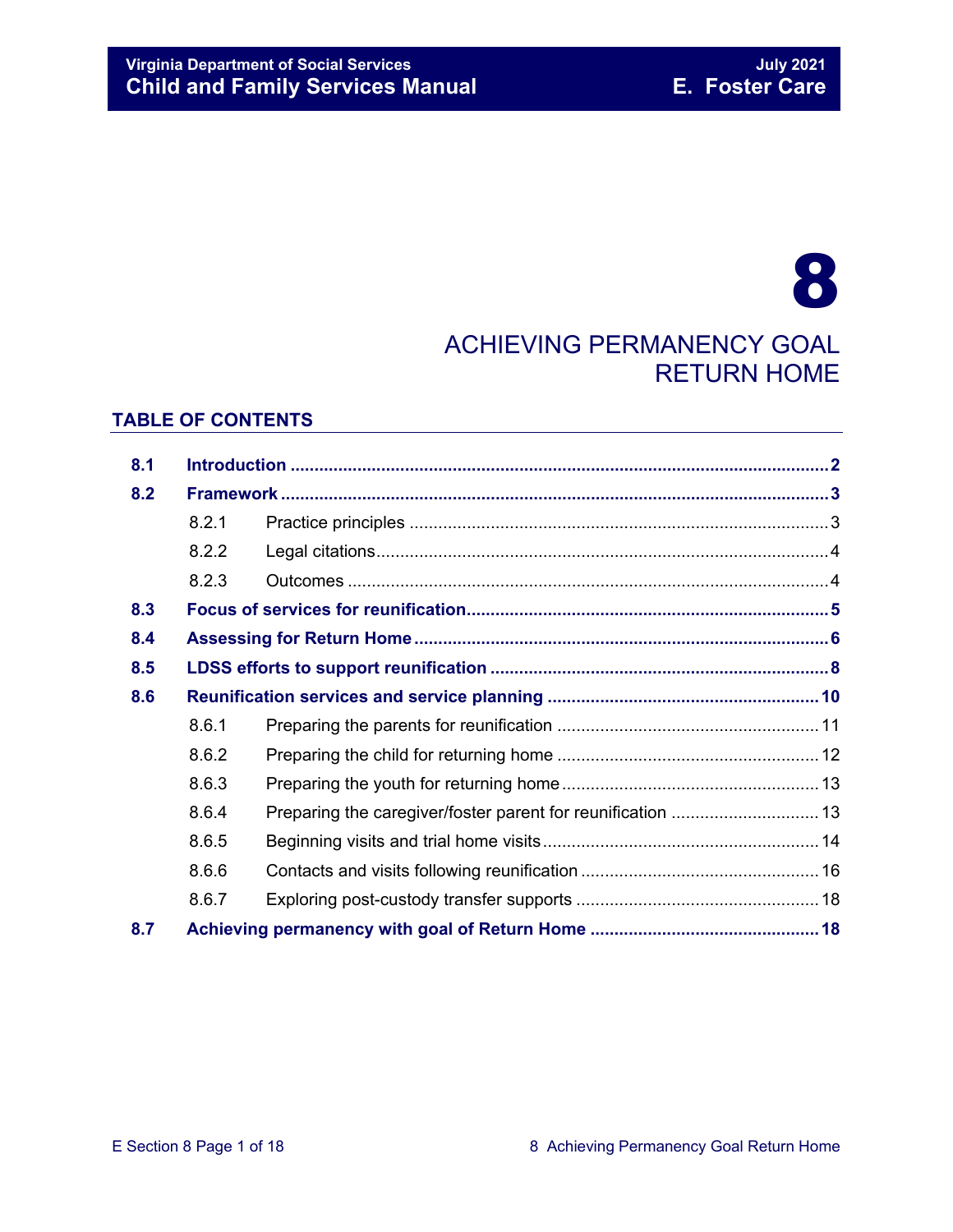# 8 ACHIEVING PERMANENCY GOAL RETURN HOME

# <span id="page-1-0"></span>**8.1 Introduction**

Return Home shall be the primary goal for all children in foster care. Permanency is achieved under this goal by returning the child and transferring legal custody to the birth parent(s) (regardless of the circumstances at the time of removal) or prior custodians when it can be safely accomplished. Reunification is the planned process of safely reconnecting children to their families and their communities. The service worker shall make reasonable efforts to return the child to his parents or prior custodians within the shortest practicable time (§ [16.1-281 B\)](https://law.lis.virginia.gov/vacode/16.1-281/).

While the service worker works to reunify the child with the family, the service worker should develop a concurrent permanency plan of adoption or transfer of custody to a relative at the same time. Pursuing concurrent, rather than sequential, permanency options leads to more timely permanency decisions for the child.

Any and all necessary services are provided to implement this goal until:

- The family has stabilized, the child is returned home, and the court case is dismissed; or
- The worker has documented that the conditions that necessitated the original removal have not been corrected although sufficient time and services have been provided, and another permanency goal is approved.

Exceptions to return/reunification as the initial permanency goal are:

- Voluntary relinquishment of parental rights by all parents (natural, legal, putative, and alleged);
- A petition for termination of parental rights has been filed on the parent(s); or
- The court has found that reasonable efforts to reunite are not required.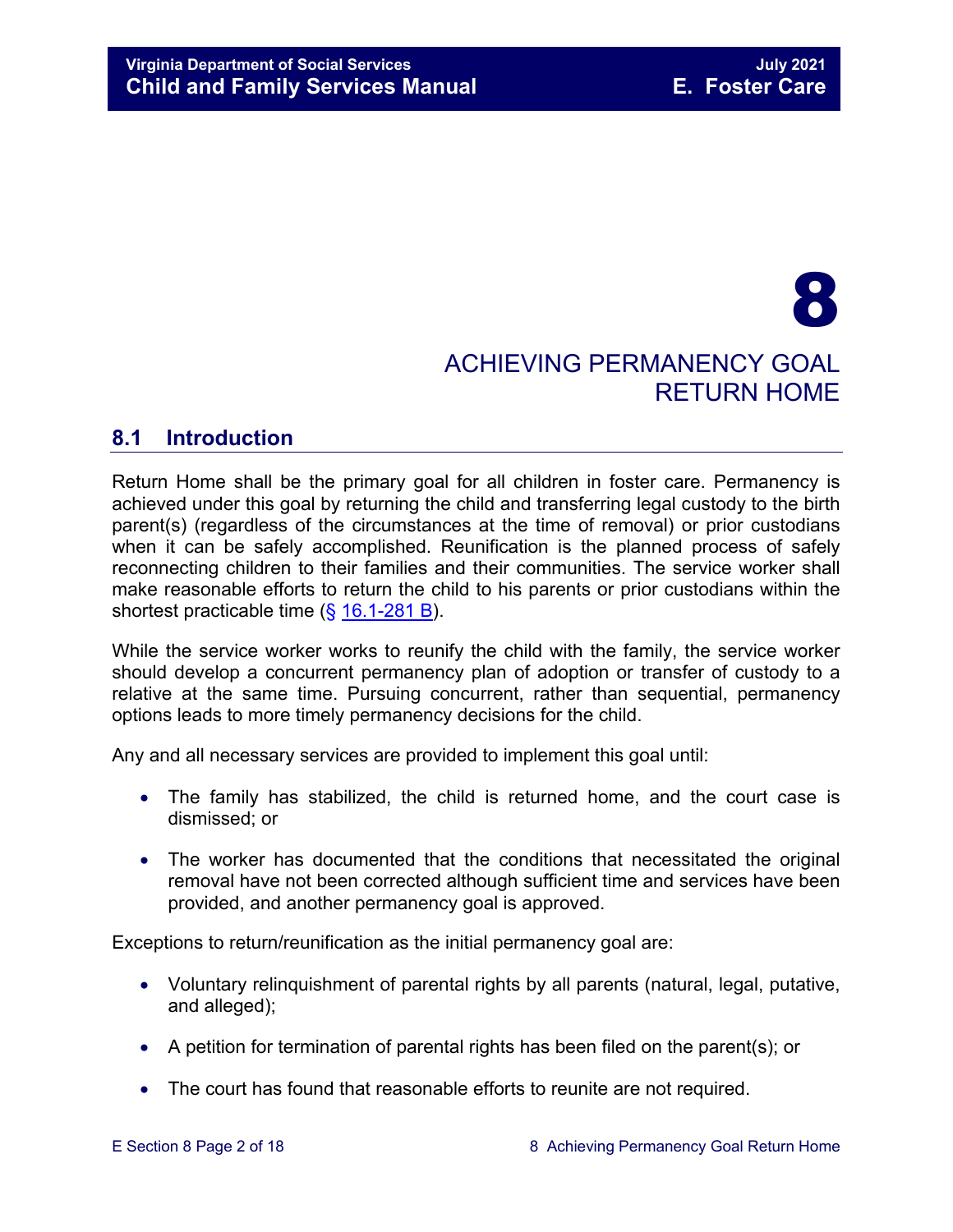# <span id="page-2-0"></span>**8.2 Framework**

LDSS shall meet federal and state legal requirements and should use sound practice principles to achieve desired outcomes and to guide decision making in achieving the permanency goal of return home for the child.

# <span id="page-2-1"></span>**8.2.1 Practice principles**

Four fundamental principles in Virginia's Children's Services System Practice Model provide the philosophical basis and guide practice for decision making in selecting permanency goals.

#### **First, we believe that all children and communities deserve to be safe.**

- Safety comes first. Every child has the right to live in a safe home, attend a safe school, and live in a safe community. Ensuring safety requires a collaborative effort among family, agency staff, and the community
- Participation of parents, children, extended family, and community stakeholders is a necessary component in assuring safety.

#### **Second, we believe in family, child, and youth-driven practice.**

- Children and families will be treated with dignity and respect. The voices of children, youth, and parents are heard, valued, and considered in the decision making regarding safety, permanency, and well-being, as well as in service and educational planning and in placement decisions.
- Each individual's right to self-determination will be respected within the limits of established community standards and laws.
- Family members are the experts about their own families. It is our responsibility to understand children, youth, and families within the context of their own family rules, traditions, history, and culture.
- We engage families in a deliberate manner. Through collaboration with families, we develop and implement creative, individual solutions that build on their strengths to meet their needs. Engagement is the primary door through which we help youth and families make positive changes.

# **Third, we believe that children do best when raised in families.**

- Children should be reared by their families whenever possible.
- Keeping children and families together and preventing entry into any type of out of home placement is the best possible use of resources.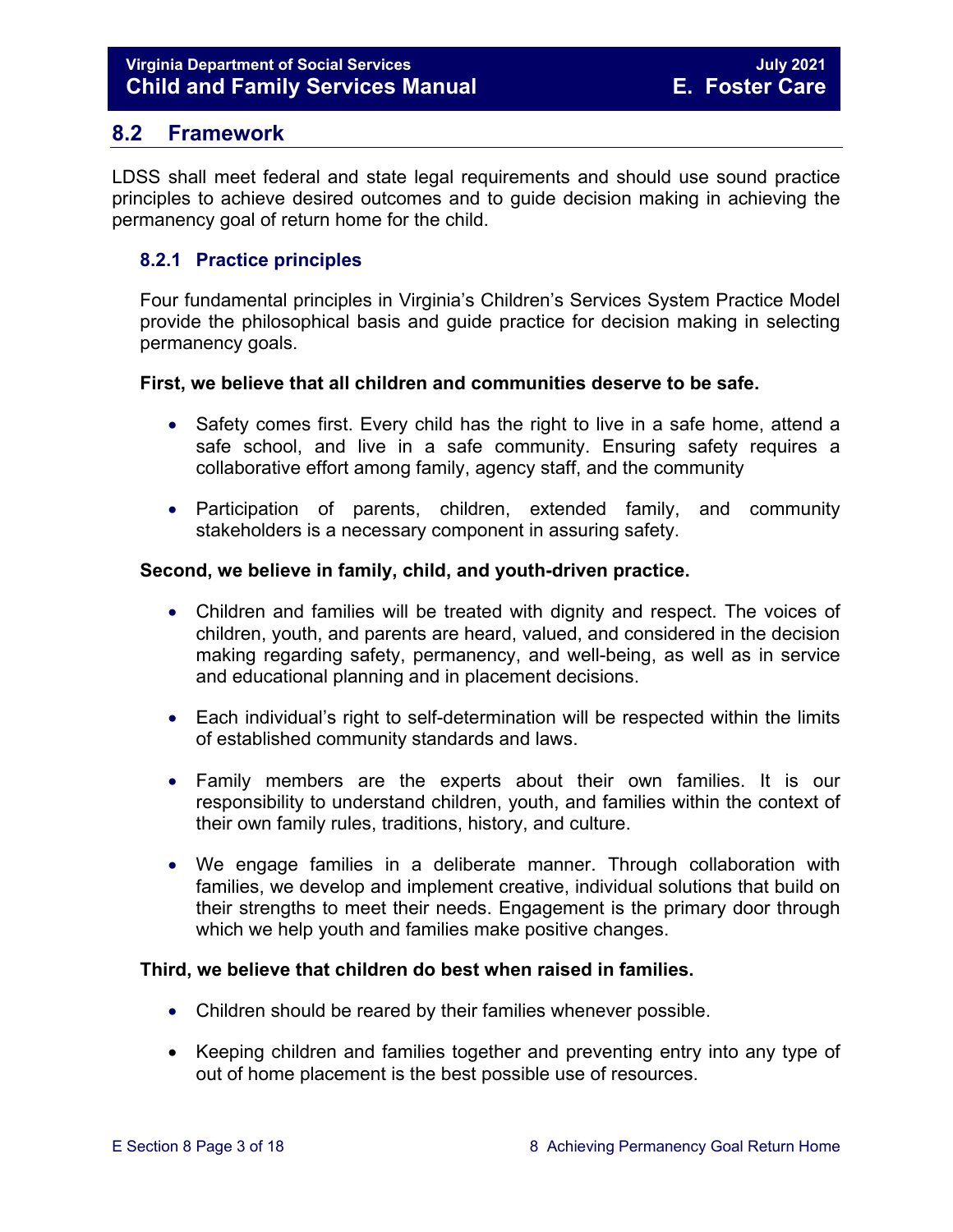- Children are best served when we provide their families with the supports necessary to raise them safely. Services to preserve the family unit and prevent family disruption are family-focused, child- centered, and communitybased.
- People can and do make positive changes. The past does not necessarily limit their potential.

### **Fourth, we believe that all children and youth need and deserve a permanent family.**

• Permanency is best achieved through a legal relationship such as parental custody, adoption, kinship care or guardianship. Placement stability is not permanency.

# <span id="page-3-0"></span>**8.2.2 Legal citations**

The legal framework and specific requirements for achieving the permanency goal of Return Home are delineated in federal and state law. See the law for the complete language by clicking on the citation.

- **Provide child welfare services to return children to their families**
	- $\circ$  § [63.2-319](https://law.lis.virginia.gov/vacode/63.2-319/)
	- **Permissible goals in foster care plan** 
		- $\circ$  § [63.2-906](https://law.lis.virginia.gov/vacode/63.2-906/)
- **Child's health and safety paramount concern; plan to return child to birth parents or prior custodians**
	- o [The Adoption and Safe Families Act of 1997;](http://www.nicwa.org/law/asfa/ASFAII.pdf) Public Law 105-89
	- $\circ$  § [16.1-281](https://law.lis.virginia.gov/vacode/16.1-281/)
	- **Petition to achieve the permanency goal** 
		- $\circ$  § [16.1-282.1](https://law.lis.virginia.gov/vacode/16.1-282.1/)

#### <span id="page-3-1"></span>**8.2.3 Outcomes**

LDSS shall strive to achieve the following permanency outcomes required in the federal Child and Family Services Review:

# **Outcome 1: Children have permanency and stability in their living situation.**

• More children leave foster care and achieve permanency.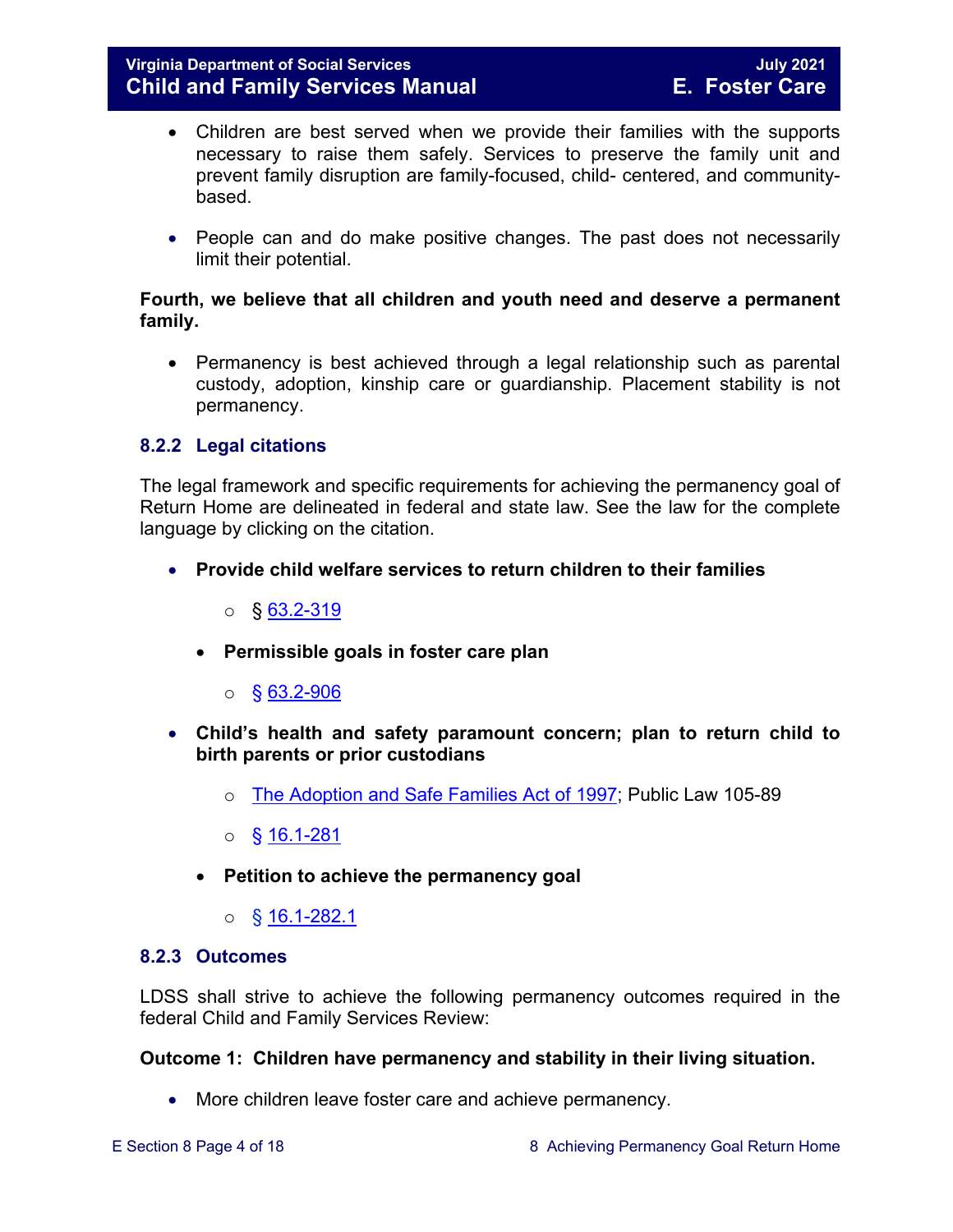- More children are reunified with their family.
- Children achieve permanency with increased timeliness.
- Children achieve permanency with shorter lengths of stay in foster care.
- Fewer children re-enter foster care.

# <span id="page-4-0"></span>**8.3 Focus of services for reunification**

All services are intended to support the family's ability to safely and in a timely fashion have their child returned home and resume legal custody of the child. Service workers shall:

- Provide services immediately and based on a comprehensive child and family assessment with the child and family to alleviate the conditions that brought the child into foster care.
- Provide services to both parents, regardless of the circumstances at the time of removal.
- Monitor implementation of the services outlined in the foster care plan, modifying or changing the plan as needed. Discuss the services with the family regularly to ensure understanding, cooperation, and progress. The discussion will also provide an ongoing and continuing evaluation of the child's and family's needs and capabilities throughout service provision. When risk to the child is relevant, assess risk on an ongoing basis.
- Facilitate involvement of family members through Family Partnership Meetings (FPM) when needed, through regular and frequent visitation with the child, and shared decision making on behalf of the child.
- Arrange visitation with the family immediately upon the child's entry into care unless disallowed by court order. The initial visit should occur **within five (5) days** of placement and subsequent visits should be as often as possible in order to build and maintain the parent-child relationship. In some cases, visitation may serve to build a relationship if one parent had little or no involvement with the child prior to the removal. Visitation should occur at least weekly.
- Develop a visitation or communication plan between siblings **within five (5) days** of placement if they are placed separately. The visitation or communication plan should address who is responsible for ensuring the visitation or communication occurs and limitations on the visit or communication. Visits or communications should include face-to-face visits, telephone calls, email correspondence, and any other form of communication available to the children. The visitation plan should include twice monthly contact at a minimum.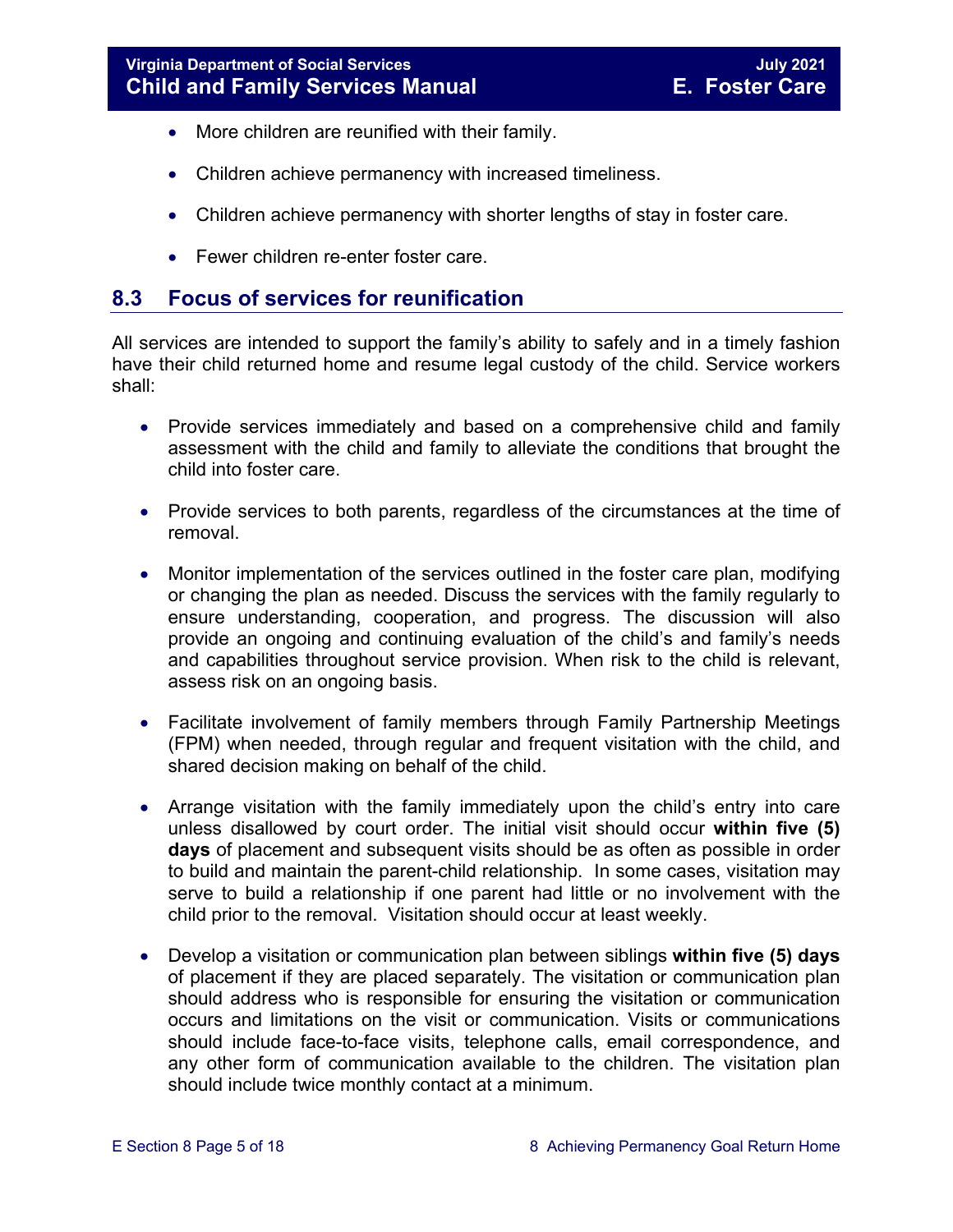- Maintain contact between the child and the parent(s) or prior custodians who are incarcerated or in a treatment program, unless the court has restricted contact.
- Obtain a court order approving any restrictions or termination of visitation.
- Provide services to meet the needs of the child in fully approved and, when required, licensed settings until the child is returned home.
- Involve private service providers in meetings, progress reviews, case planning, FPMs and other meetings to determine the child's and family's progress and ongoing need for services.
- Maintain regular contact with private service providers to determine the appropriateness of services delivered by the provider.
- During trial home visits and upon initial return home prior to transfer of legal custody to the parents, provide appropriate support services for the child and family to prevent the child from returning to care.

# <span id="page-5-0"></span>**8.4 Assessing for Return Home**

The assessment process is a crucial element in permanency planning. When deciding whether to recommend to a court that children in placement should be returned home to their parents' care, the LDSS should convene a FPM (see [Section 2.9](https://fusion.dss.virginia.gov/Portals/%5bdfs%5d/Files/DFS%20Manuals/Foster%20Care%20Manuals/Foster%20Care%20Manual%2007-2020/Final%20Foster%20Care%20Manual%2007-2020/section_2_engaging_the_child_family_and_significant_adults.pdf#page=19) of this chapter) where team members consider whether:

- The parents have made reasonable progress in correcting the conditions that led to the removal of their children from the home.
- The parents have achieved the outcomes of the foster care plan in such a manner that the conditions determined essential to the child's safety and wellbeing have been met.
- The family is ready to be reunified.

A FPM should be scheduled when the risk level is reduced and parental progress and ability to protect and provide safety for the child is recognized. The team determines if the child can safely return to his or her own family and a reunification meeting should be held before overnight visits begin. Meetings shall be scheduled at a time and place where parents and other partners can attend.

The comprehensive child and family assessment process (see [Section 5](https://fusion.dss.virginia.gov/Portals/%5bdfs%5d/Files/DFS%20Manuals/Foster%20Care%20Manuals/Foster%20Care%20Manual%2007-2020/Final%20Foster%20Care%20Manual%2007-2020/section_5_conducting_child_and_family_assessment.pdf) of this chapter) and discussion of reunification should address the following issues:

• What safety issues were identified upon the child's entry into foster care and what changes have been made in the home to decrease ongoing risks to the child's safety? Have any new risks to the child's safety been identified after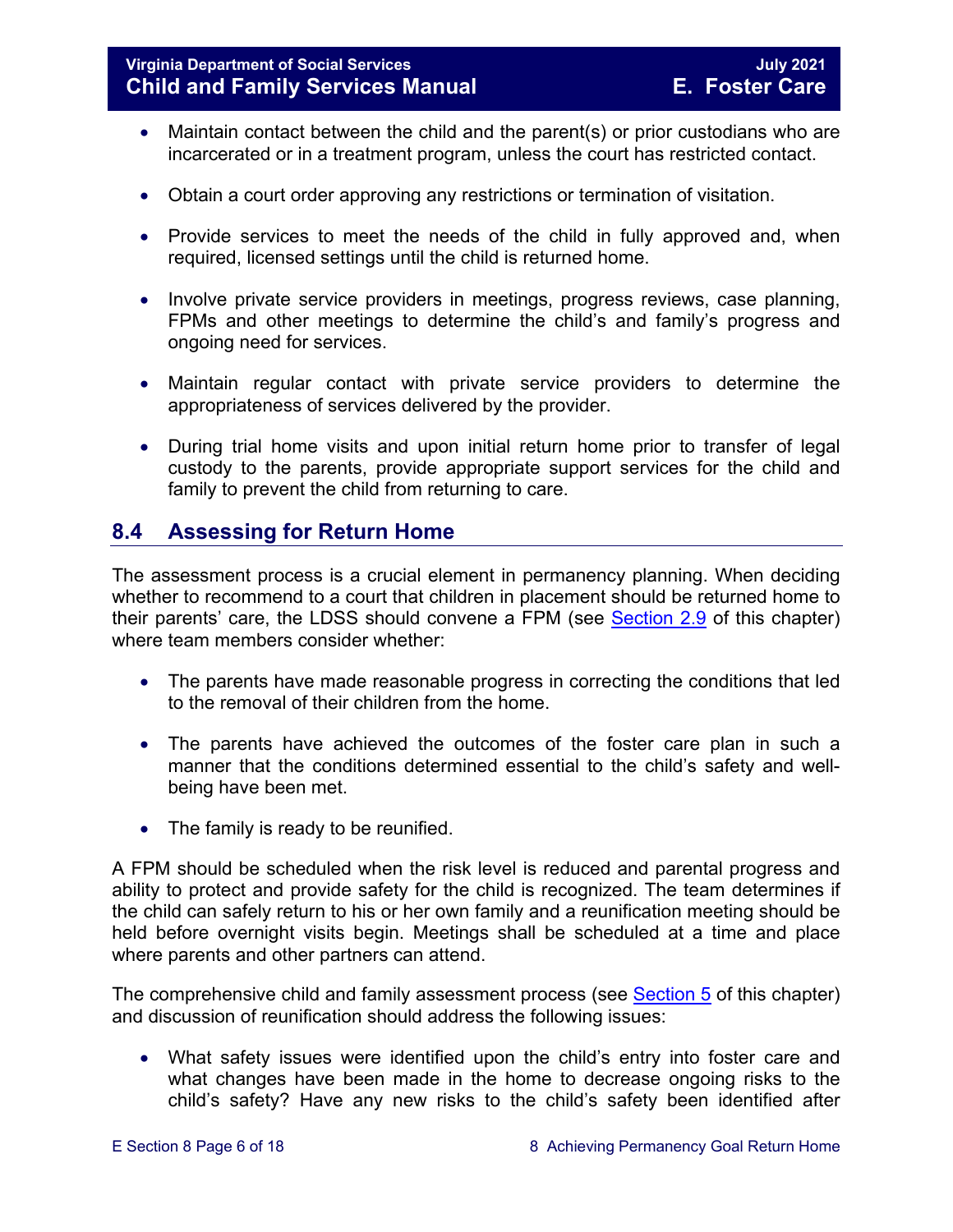removal and how have those risks been addressed? (The LDSS may use a safety assessment tool to assist in determining the safety risks in returning the child home.)

- How has the problem that led to the maltreatment been addressed and resolved?
- How have the parents/prior custodians completed the tasks required of them in their service plan? Were the tasks relevant to the family's problems and risk/safety concerns?
- What are the characteristics, needs, and behaviors of the children returning home? Have the children dealt with feelings about separation and if so, how? How have the parents demonstrated their understanding of and willingness/ability to address their children's ongoing needs?
- Do the parents have their own support system? Will they realistically use this support system, especially in times of crisis? Who does the support system consist of? What role are those individuals willing to assume in order to provide a safety net for the family?
- In what manner will the children be returned home? If the family has more than one child in care, will they all be returned home at the same time or will they be returned in gradual stages to allow for an adjustment period of both children and parents?
- What does the family need before the children return home and does the family need assistance obtaining these services?
- Has visitation between the child and family been successful and increased in length and frequency, with reduced supervision?
- Have arrangements been made to see that the child and family are adequately monitored and supported, both during and after the child is returned home, until the court returns legal custody to the family or prior custodian and the case is closed?
- Is there a service plan/aftercare plan that addresses the health, safety, and wellbeing of the child and family? Do all parties have a copy of the plan, including the court? Does the worker need to request the court order continue supervision once the child is returned home?
- Have criminal background checks been completed on the primary caretakers and all other adults in the home prior to beginning visitation and prior to returning the child home? How do the results of the background check affect the decision about reunification?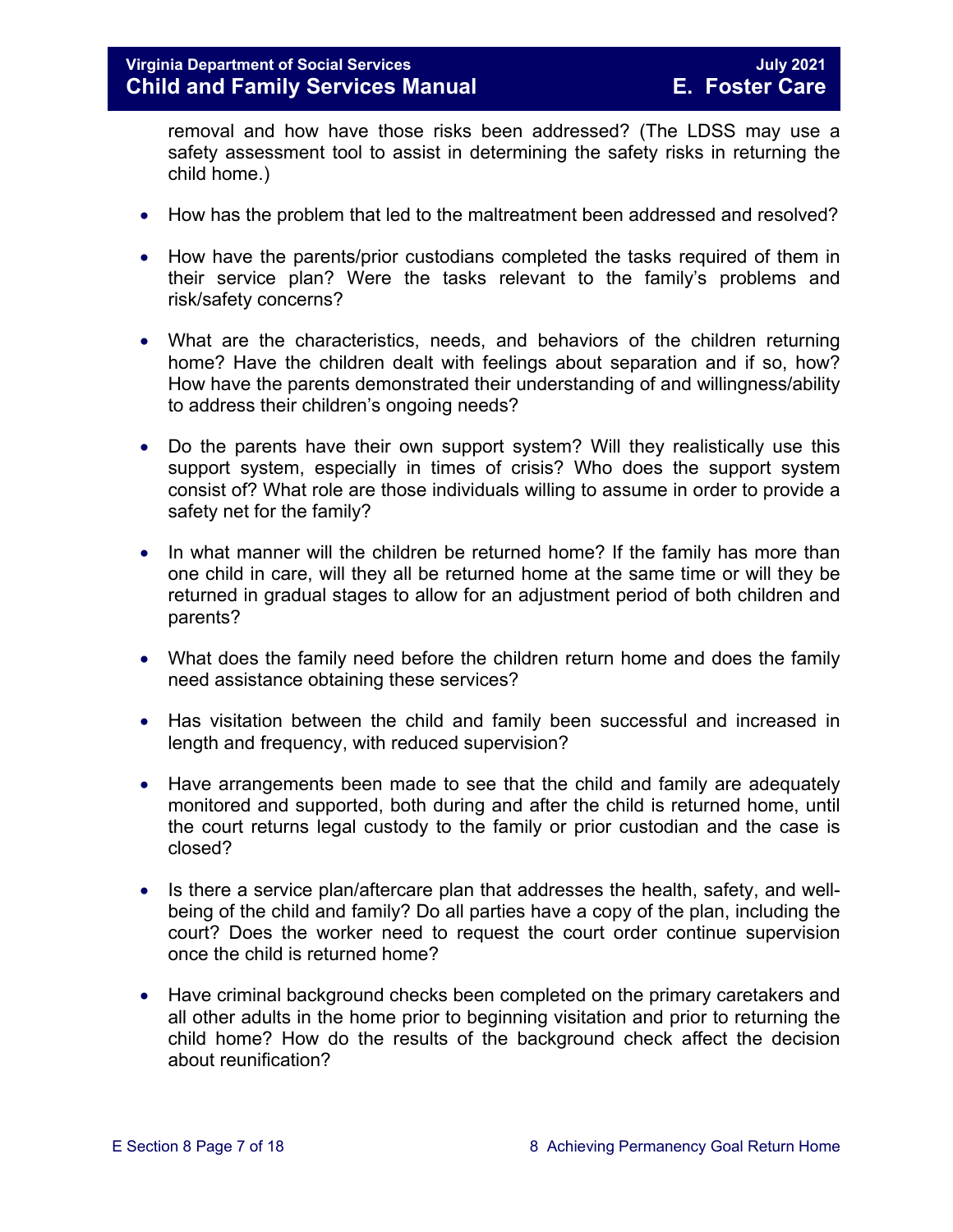# **Virginia Department of Social Services July 2021 Child and Family Services Manual E. Foster Care**

If the individuals involved in the FPM have addressed their perception of the family's readiness for reunification, the role other partners will play in aftercare services and monitoring, and the consensus is that return home can safely be achieved, a target date will be set. Any additional expectations will be discussed and documented as part of the aftercare plan as needed.

*An additional tool that can assist with the assessment process is the Structured Decision Making (SDM)® Family Reunification Review available in the child welfare information system. This tool is designed for cases that entered foster care with abuse/neglect involvement. The tool should be used prior to each court decision point in the foster care case and can be done in conjunction with the FPM process described above.* 

# <span id="page-7-0"></span>**8.5 LDSS efforts to support reunification**

For cases with the goal of reunification, the service worker shall have face-to-face contact with the birth parents or prior custodians at a minimum of once every two months and at every critical decision-making point throughout the case (§ [63.2-906\)](https://law.lis.virginia.gov/vacode/63.2-906).

When a child has been in foster care for 12 months and reunification remains the goal, the service worker must consult with their regional practice consultant regarding case planning. This may be done by sending an email and including a brief case summary including the efforts to achieve reunification (2020 Virginia Acts of Assembly Chapter [934\)](https://lis.virginia.gov/cgi-bin/legp604.exe?201+ful+CHAP0934).

Reasonable efforts to support reunification by the LDSS include:

- Diligent efforts to locate and involve relatives, both maternal and paternal, and other significant individuals in supporting the goal of reunification were made and are documented.
- Services included in the case plan and provided to the child and family reflect a comprehensive assessment of all needs of the child and family. This includes the household of both parents, regardless of the circumstances at the time of removal.
- Services included in the case plan shall be clearly connected to the child and family's needs in order to improve the conditions in the parent's home to facilitate the child's safe return to his own home or if not possible, will facilitate the permanent placement of the child;
- Clear indication exists that the LDSS actively and repeatedly sought input from the child, family, other relatives, and significant individuals in making decisions.
- Clear written documentation exists of how services have been utilized and affected the parents' behavior or skills.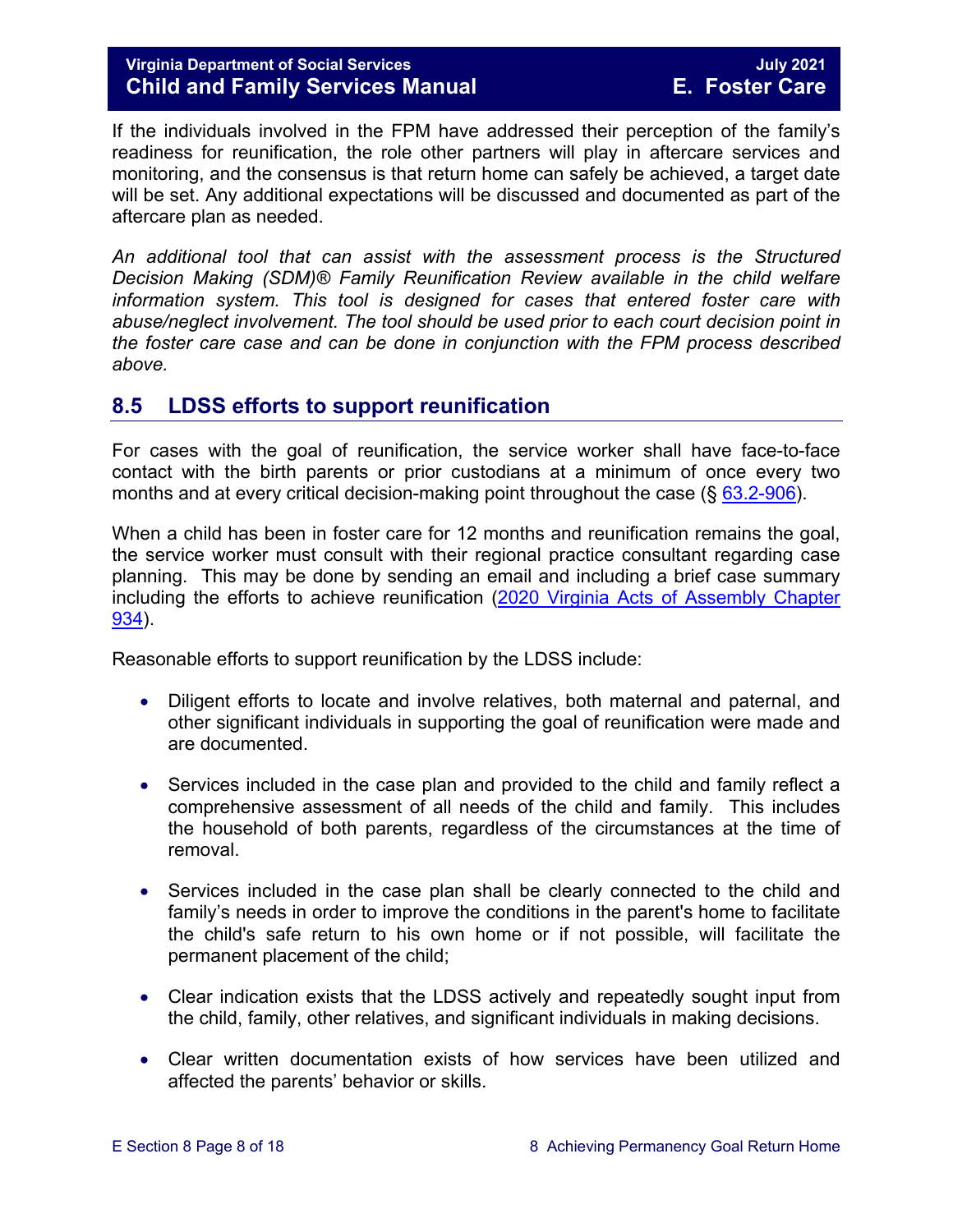- Actions to facilitate frequent visitation, implement other kinds of contact between the child and parents, siblings, other relatives, and individuals significant to the child occurred and are documented.
- As a result of an ongoing assessment process, additional services needed to make return home possible are documented and were provided.

Reasonable progress on the part of the parents may include:

- Increased capacity to parent and to assure the child's health and safety as demonstrated by regular parent-child visits that meet the goals of the visit, appropriate involvement in assuming more parental responsibilities (e.g., doctor appointments, parent-teacher conferences, group therapy, involvement in recreational activities, better financial management).
- Demonstrated ability to care for themselves so that they can meet the needs of the child. This may include working with the foster parent as a partner in modeling appropriate parenting skills.
- Demonstrated improvement in parental choices, decisions, and relationships, which lead to a safer and healthier environment for their children.
- Participation in recommended services and demonstration of change, such as improved parenting and participation in counseling sessions.
- Acceptance of responsibility for maltreatment of the child and demonstration of empathy for the impact of the effects of the maltreatment on the child.
- Establishment of an ongoing support network consisting of other family members, neighborhood or community, church, etc.

A lack of reasonable progress on the part of the parents to correct conditions that led to the removal of the child and other good reasons to consider alternatives to return home may include:

- An ongoing pattern as a perpetrator or a victim of domestic violence and refusal to participate actively in treatment services, or initiation of new relationships in which there is violence.
- Continued residence with someone dangerous to the child and refusal to separate after having been advised of the dangers.
- Failure to remedy with assistance housing or housekeeping standards that are a threat to health or safety or to seek economic resources when lack of resources is a major barrier.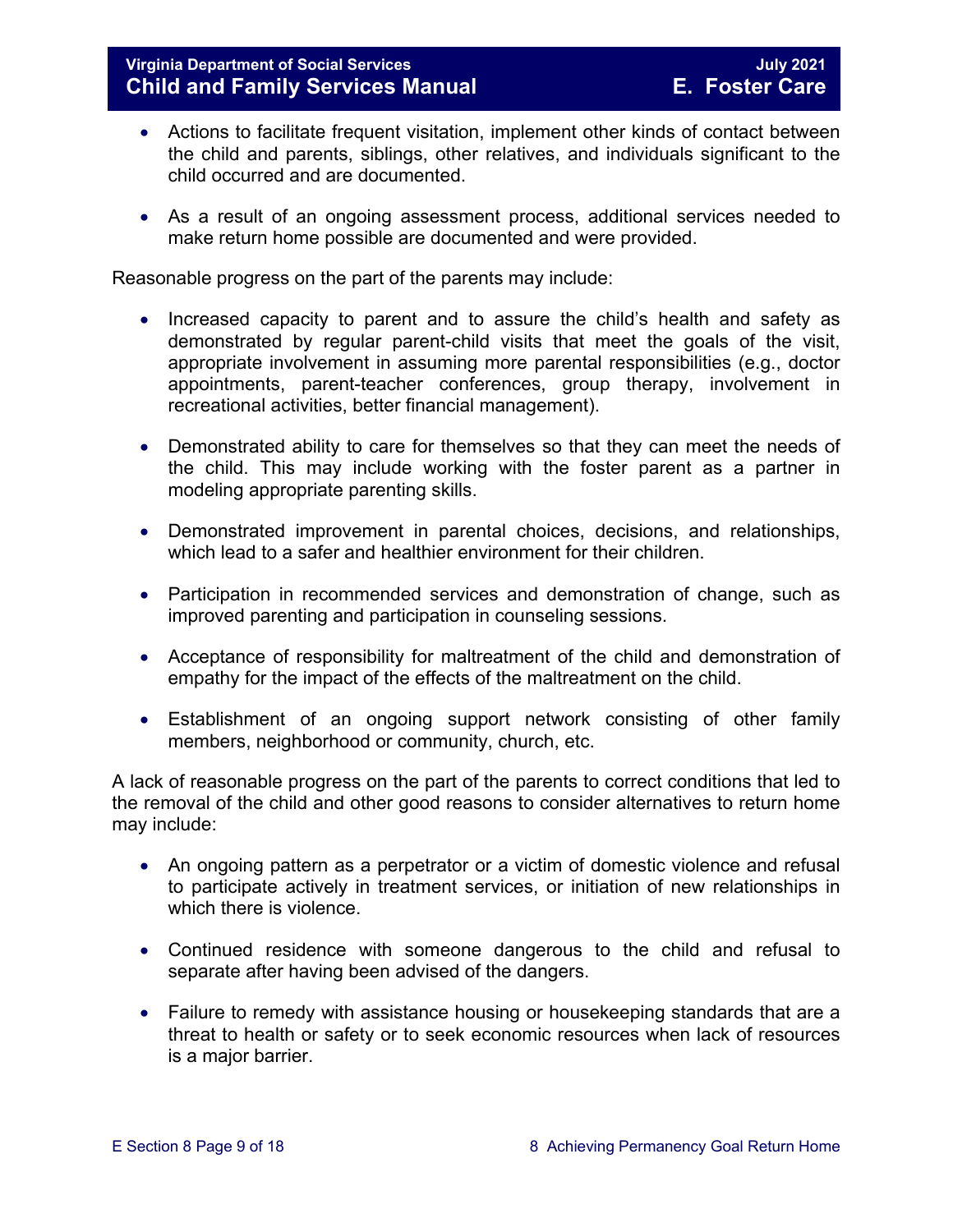- Continuing to miss visits with children, coming late for visits, or while visiting, appearing uninterested or openly rejecting the child or being abusive or continually upsetting children during visitation by verbal abuse, eliciting guilt, or by making unrealistic promises.
- Restricted ability to parent due to a behavioral, mental, or developmental disability that impedes the individual's ability to serve as the primary caretaker for the child.
- Failure to make efforts, or inability to demonstrate the skills necessary, to ensure the health and safety of the child.
- A lifestyle centering on drugs/alcohol and an addictive pattern that clearly prevents the ability to adequately parent.
- A previous birth to a subsequent substance-exposed infant or having other children who have been in foster care for 12 months or more and attempts to reunite have been unsuccessful (by themselves, these are NOT an indication of inability to be reunified with another child).
- Continuing to miss appointments, canceling appointments, or failure to be involved in treatment.
- Failure to fulfill the tasks outlined in the service plan, cooperate with the provision of the service plan, or meet conditions established by the court.

# <span id="page-9-0"></span>**8.6 Reunification services and service planning**

When the court approves the goal to return the child home, the foster care plan will focus on safe reunification. The foster care plan should:

- Be developed with the participation of the parent, the child whenever possible even if under the age of 12, other relatives, and other individuals identified by the family as significant to their or the child's support system, if appropriate. Youth age *12* and older shall be part of the team and be provided with the opportunity to choose up to two (2) members to be part of the team who are neither a foster parent of nor a case/service worker of the youth to be part of the team *(§ 16.1- 281)*.
- Specifically address child, family, and support system strengths and how these strengths will be used to correct the conditions that led to the removal of the child.
- Specifically address problems/needs or barriers to reunification and how these barriers might be addressed using previously identified strengths.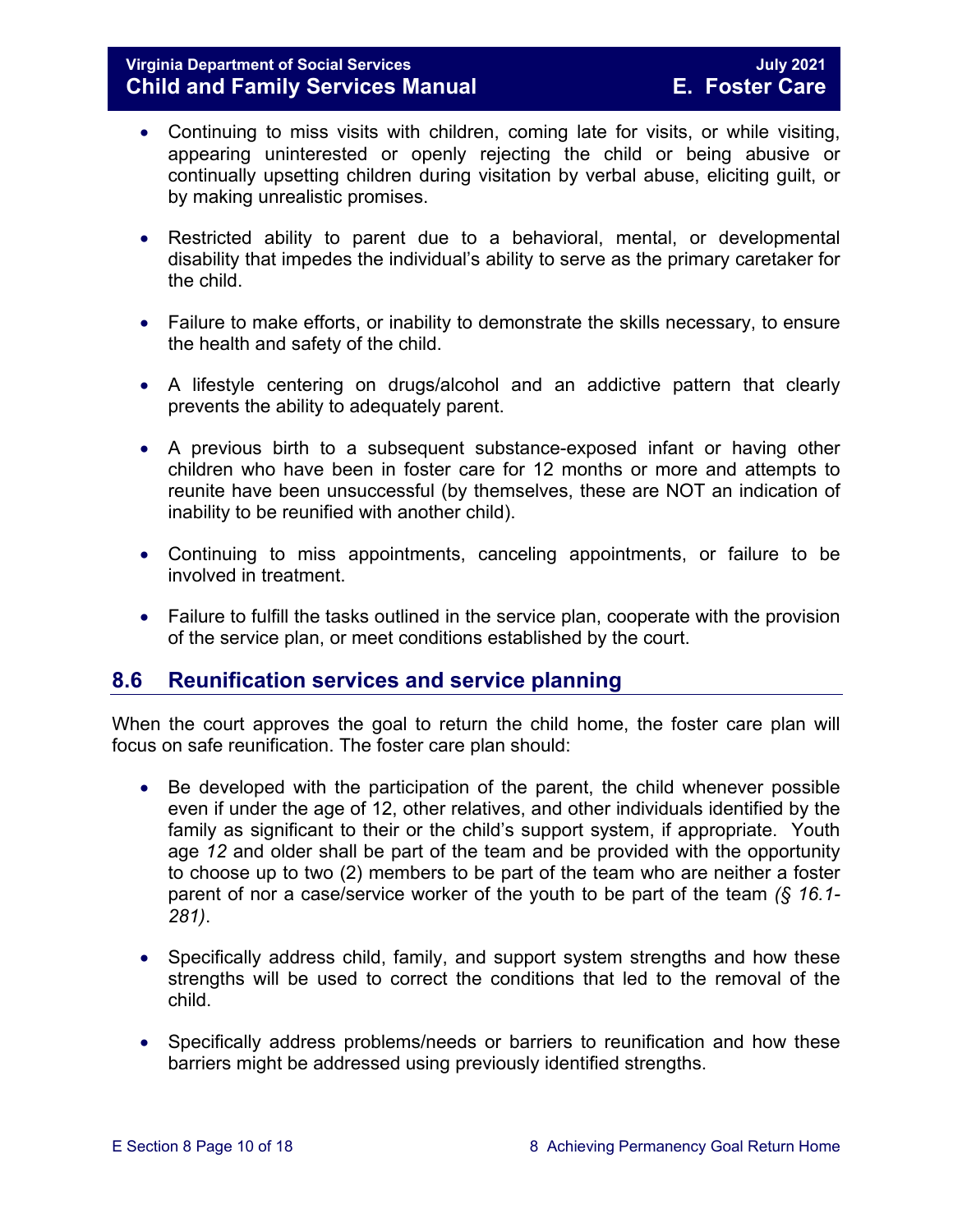- Develop clear expectations of each party of the intended result of the service or activity.
- Include concrete and comprehensive services and activities that shall be in place immediately prior to and following the actual return home of the child.
- Ensure accountability on the part of the LDSS, the parents, and placement providers by documenting the responsibilities of and the services to be provided to each of the parties.

Services designed and documented in the foster care plan shall address:

- The child's health, safety, and well-being needs that were identified during the assessment process.
- The family's strengths and needs in relation to meeting the child's needs and in terms of additional services and support required by the parent to safely maintain the child at home.
- A description of what actions the family/custodian, other members of the family, and the parents/custodians social support network, service worker, temporary caregiver, and others will take to meet the needs of the child to achieve the goal of Return Home and maintain safety and stability for the child once returned home:
	- $\circ$  Identification of those persons the parent and child can call on for support following the return home of the child.
	- $\circ$  Identification of supportive services that will be provided and by whom, after the child is returned home (such as child care).
	- o A description of how the child's medical and educational needs will be met after the child is returned home.
	- $\circ$  Identification of any additional interventions and services that will be provided to the family, the caregiver, and the child in order to meet the child's needs and achieve and maintain permanency.

A copy of the concurrent permanency plan should also be provided to the parent.

# <span id="page-10-0"></span>**8.6.1 Preparing the parents for reunification**

Workers should make sure parents consistently understand their role in achieving reunification and remind them that their attendance and participation in all FPMs, staffings, and case planning meetings is critical.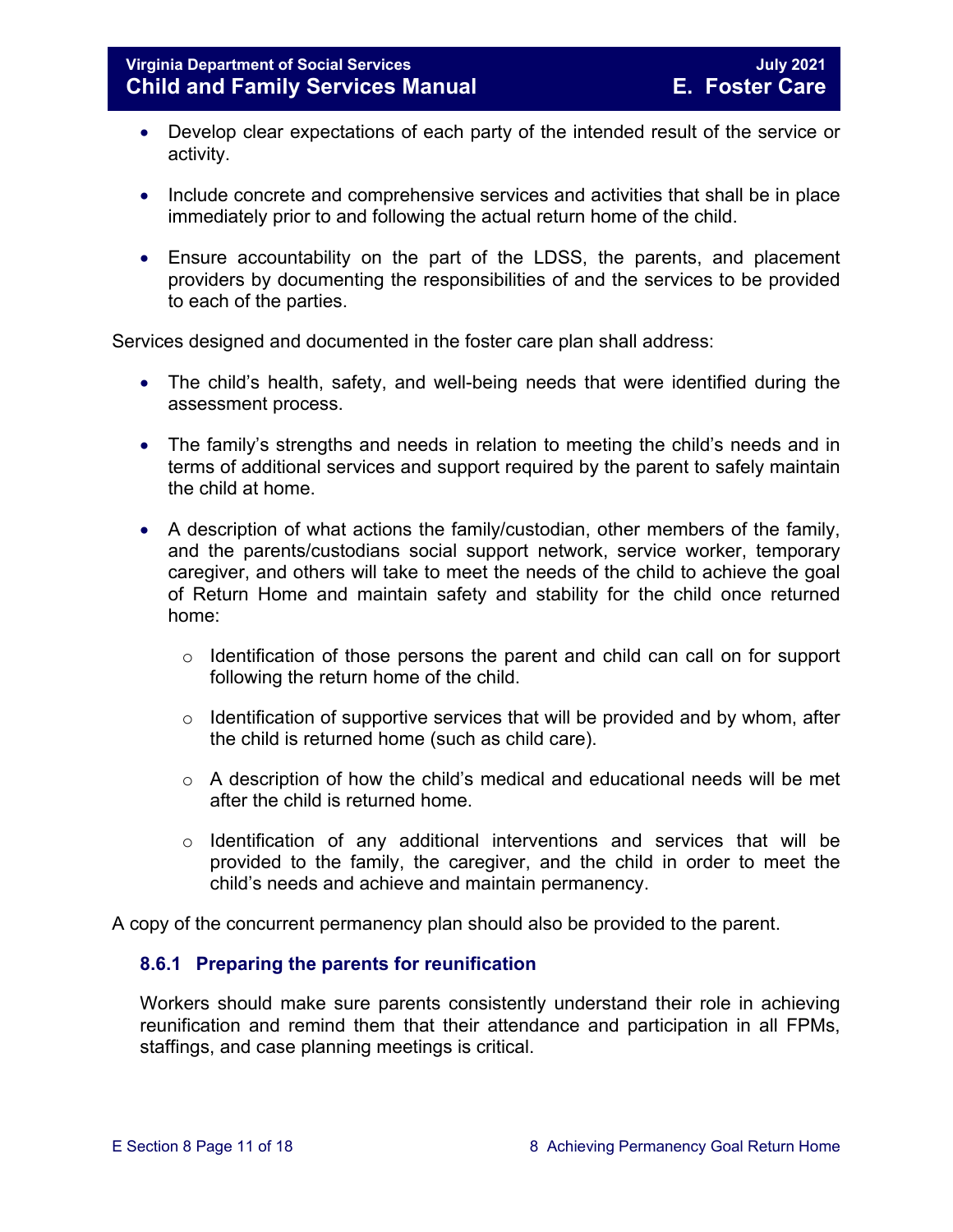The services and the way they will be delivered should be determined as a result of the ongoing assessment process and FPMs. Parents should be encouraged and supported to discuss their concerns and questions regarding the child's return home. The focus of services should include, but is not limited to:

- Discussion of all visits between the child and parents, focusing on observations of parent/child interactions by the service worker or others who may have been present for the visit. Parents' concerns, questions, and perceptions about the visit and their interaction with their child should be discussed.
- Using trial home visits with clearly identified goals and in-home monitoring and services to help the parent(s) provide safe, daily care of the child (see [Section](#page-13-0) 8.6.5).
- Discussion with the parents about the date and timing of the child's return. This should include ongoing discussion of planning for the child's daily routines, education, health care, etc., as well as how the parent(s) plans to deal with conflicts, the child's feelings about returning home, and any other areas of concern.
- The need for specific aftercare services to support gains made by the child and parents.
- Specific role of other individuals and groups designated as part of the family's social support system.

# <span id="page-11-0"></span>**8.6.2 Preparing the child for returning home**

Although a great deal of emphasis is placed on activities with the parent when the service worker is preparing to reunify the family, this is also an important time for the child. The service worker should spend time with the child to determine his position on reunification. If reunification is in the best interest of the child, the service worker will begin to prepare him for return home by:

- Informing the child of the targeted date for reunification while being aware of the child's ability to understand what this means.
- Explaining to the child that his parents are working to have him return by the target date, but that sometimes things happen that may change that date.

All adults involved with the child should be having clear, age appropriate discussions with the child about the plans for return home and what the child can expect. These discussions should assist the child with identifying those people whom he can call for help, where he will be attending school, and other important facts. The child should be given the opportunity to work through feelings of separation from, and the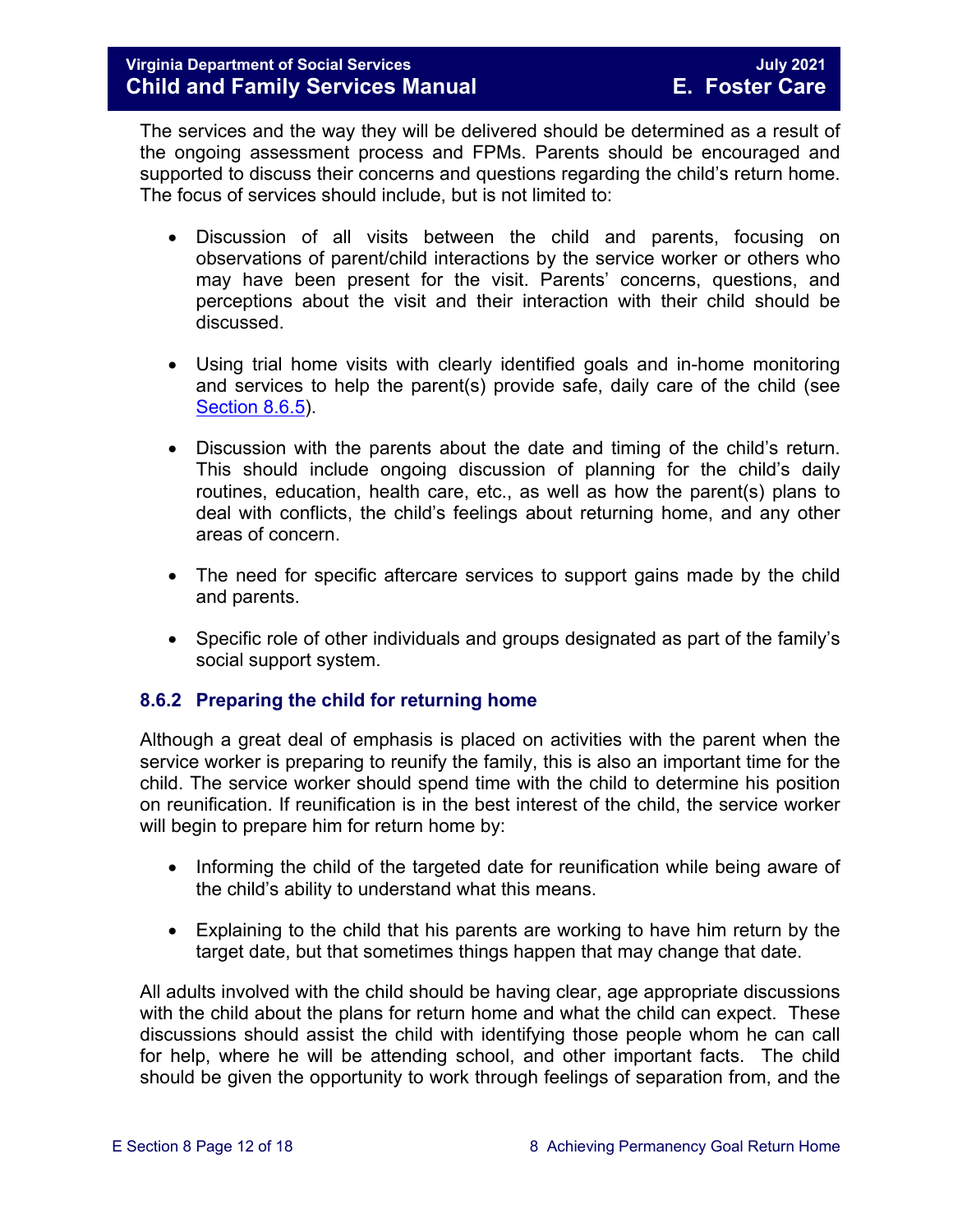loss of, the foster parent/relative caregiver, school, and neighborhood friends, teachers, and significant others.

#### <span id="page-12-0"></span>**8.6.3 Preparing the youth for returning home**

Youth should be collaborators in the reunification process with their family and the service worker. Working toward reunification with a youth requires that the youth become an active participant in the process of reunification. The decision to reunify a youth with his family should be made on a case by case basis through comprehensive assessments involving the youth and the family. Youth should have a voice in the development of the case plan to facilitate reunification since often youth will have knowledge to assist the service worker in identifying needed appropriate and effective services for the family.

Depending on individual family dynamics the youth or the family may express concern about reunification. The service worker should facilitate discussion and provide appropriate forums such as family therapy, FPMs or the youth's service planning meeting to allow the youth and family to explore and process these feelings.

The service worker shall engage the youth, members of the youth's family, other professionals involved with the youth or family, supportive adults (identified by the youth) and extended family to identify preventive services and supports that the family may need to prepare for the discharge of the youth from foster care. These supports should be identified for the specific youth and family. The services may include peer support groups, family mediation programs, tutoring and other academic supports, vocational training, community mental health programs and connections to community programs that will assist the youth in the acquirement of independent living skills for successful adult living. Often the youth will want to maintain connections made while in foster care with friends, foster parents or activities in which the youth participated. The team should be creative in identifying and developing methods of communication that will allow the youth to maintain those connections which are in his best interest.

Families will need support and encouragement to sustain reunification efforts with the youth. The youth will also need support, encouragement, and follow-up after they have become reunified with their families. These pre and post reunification services are a critical element for supporting the permanency outcome of reunification for the youth.

#### <span id="page-12-1"></span>**8.6.4 Preparing the caregiver/foster parent for reunification**

Service workers should spend some time with the caregiver/foster parent to discuss their feelings of separation and loss and help them successfully prepare themselves and the child for reunification. Some caregivers may want to stay in touch with the child after he returns home. Contact with the caregiver after return home is a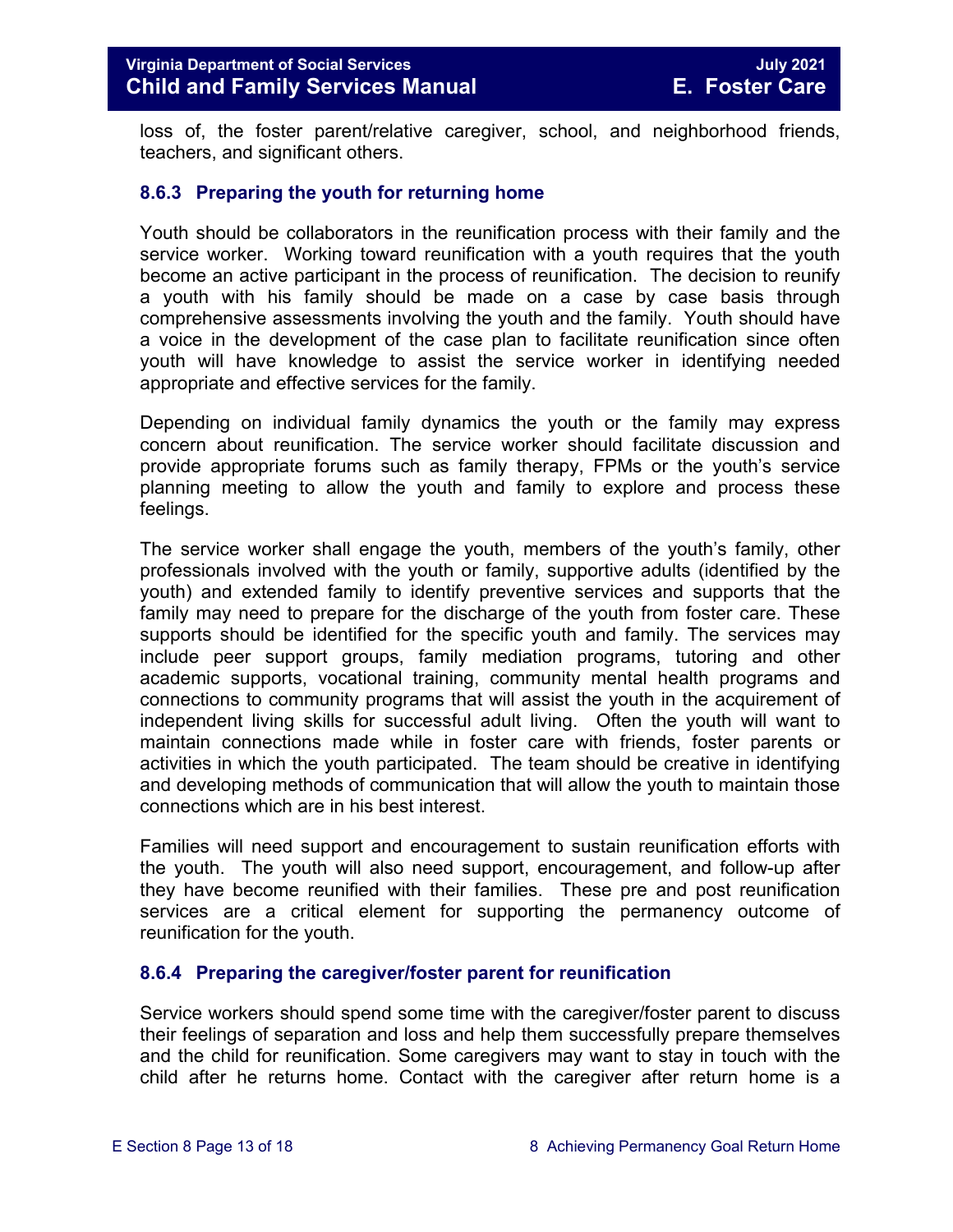consideration that requires supervisory consultation. Some children may find this confusing while others may benefit from continued contact.

The caregiver should make a list of the child's daily activities and routines and other relevant information for the birth parents to smooth the child's transition home.

### <span id="page-13-0"></span>**8.6.5 Beginning visits and trial home visits**

Trial home visits are to be with the prior custodian(s) from whom the child was removed or birth parents. The child may be placed on a trial home visit with either birth parent, regardless of the circumstances at the time of removal. It is used as a final step in the preparation of return of custody to that parent or custodian. A trial home visit should not exceed six (6) months. If there is a documented reason for an extension beyond six (6) months for the trial home visit, this extension shall be approved by the court.

Preparations for overnight visits and ultimately reunification shall include the following service worker activities:

- Safety.
	- o **Background Checks**. Prior to beginning overnight visitation with parents or previous custodians in preparation of a trial home visit, a background check should be completed on the primary caretakers to whom the child is being returned and on all other adults residing in the home in which the child is to be returned. Background checks shall be completed before the trial home visit begins  $(\S$  [63.2-901.1\)](https://law.lis.virginia.gov/vacode/63.2-901.1/). The components of the background check include:
		- A written statement of affirmation disclosing whether or not the individual has a criminal conviction or is the subject of any pending criminal charges within or outside of the Commonwealth and whether or not the individual has been the subject of a founded complaint of child abuse or neglect within or outside the Commonwealth.
		- A national fingerprint criminal history record obtained through the Central Criminal Records Exchange to the Federal Bureau of Investigation and a search of the Sex Offender registry (which is included in the national criminal background check).
		- A search of the child abuse and neglect registry maintained by any other state pursuant to the [Adam Walsh Child Protection and](http://www.gpo.gov/fdsys/pkg/PLAW-109publ248/html/PLAW-109publ248.htm)  [Safety Act of 2006,](http://www.gpo.gov/fdsys/pkg/PLAW-109publ248/html/PLAW-109publ248.htm) (Pub. L.109-248), in which a prospective parent or other adult in the home has resided in the preceding five years.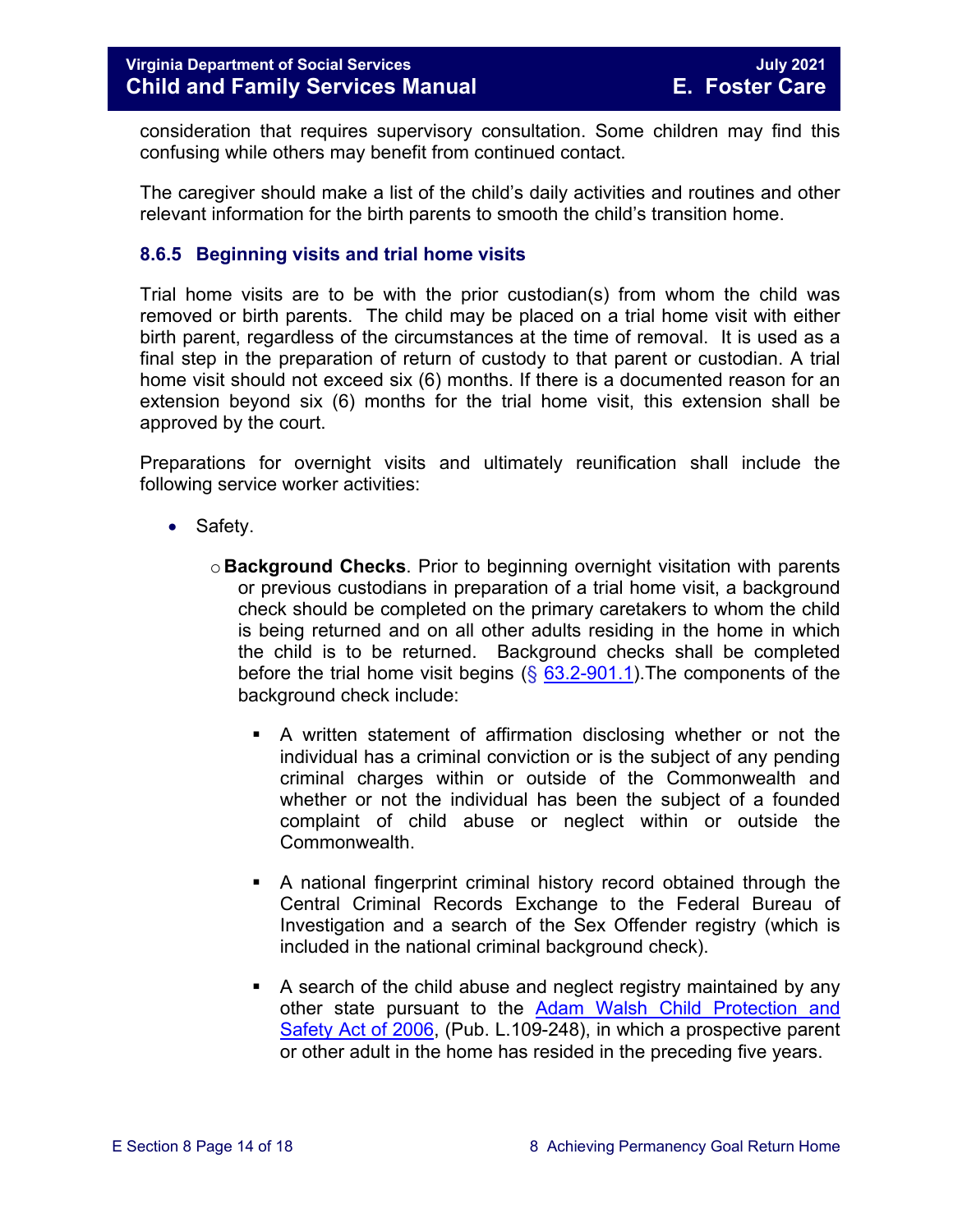For more information on conducting background checks, see the [Office of](https://fusion.dss.virginia.gov/lp/LP-Home/OFFICE-OF-BACKGROUND-INVESTIGATIONS)  [Background Investigation\(](https://fusion.dss.virginia.gov/lp/LP-Home/OFFICE-OF-BACKGROUND-INVESTIGATIONS)OBI) page on Fusion. If significant time has passed between the search and the child's return home, a second search should be conducted close to the date of return home to ensure the receipt of accurate information on the adults in the home. It should be noted that the letter received regarding the background check on another adult in the home will say either "approved" or "not approved". This is due to the way OBI runs the check when the adult is not the birth parent and OBI's determination is reflective of whether this adult could be approved as a foster parent, and should not be solely used to make the decision about a trial home visit. The agency should use the information to make an informed decision regarding the child's return home.

The results of the criminal background check do not prohibit the agency from reunifying the child with the parent. The standards set in  $\S$  [63.2-901.1,](https://law.lis.virginia.gov/vacode/63.2-901.1/) Code of Virginia, are specific to approving a foster parent. However, the agency shall notify the court of the results of the complete background checks and include the findings in the criminal background checks when assessing the home for safety.

- o **Safety Assessment**. A safety assessment shall be completed before the return home of the child, when the child was removed due to abuse and/or neglect. Documentation on all assessments shall be included in the case record or OASIS including the initial child protective service risk assessment. The initial risk assessment provides a baseline for evaluating progress or lack of progress. The specific risk issues identified in the initial assessment will be reevaluated throughout the case. Documentation regarding these issues will be addressed in the assessment that is completed prior to beginning visits or trial placement.
	- $\circ$ A new safety assessment shall be completed prior to the child returning home based on current home situations. The service worker will, unless otherwise documented, communicate monthly with individuals who provide services and support to the parents and child in order to obtain information and observations about the ongoing safety of the child. Such professionals and individuals may include social service providers, school or child care personnel, health care providers, and any other collateral contacts the service worker deems appropriate. Before beginning visits or conducting a trial home visit, the service worker will explain to the parent the need for continued communication with all parties. Contact information will be included in the case record as documentation regarding the continued safety of the child in the home.
	- o**Education**. During the trial home visit, the service worker will meet with the child's current teacher and obtain a school report. The teacher should be informed that reunification is imminent and be encouraged to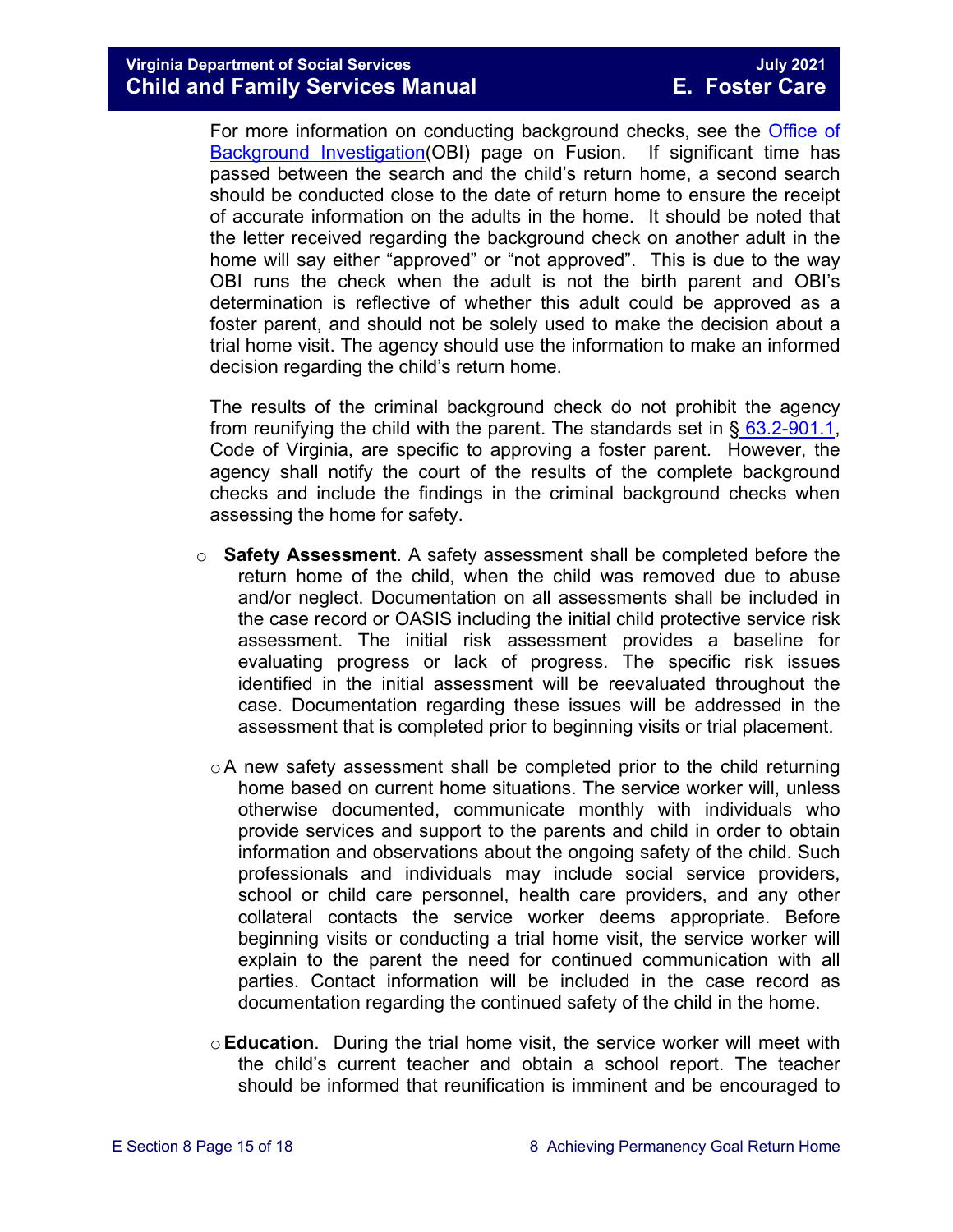report any observations or concerns about the child to the service worker. If the child will be attending a new school after reunification, arrangements will be made for the transfer of education records. The service worker should follow the Best Interest Determination Process and ensure that the child has school stability and there is no gap in schooling. The service worker and the parent will meet with the child's new teacher. If the child is pre-school age, the service worker will assist the parent in enrolling the child in a program such as early education or child care.

o **Health**. The service worker will discuss with the parents how the child's health care needs will be met after the child is returned home, and identification of a health care provider to serve the child after return home will be discussed. Other resources that the family can use to assist in meeting health care needs such as the Department of Health, FAMIS, or the Department of Medical Assistance, will also be discussed. Discussion about health needs and issues will be documented in OASIS and the foster care plan.

#### **8.6.5.1 When a child receives SSI and is on a home visit**

When the LDSS is the representative payee for the child's SSI or SSA benefits and the child is on a home visit, the LDSS may assist the parent in providing for the child in the home. The supervisor may authorize a check to be sent to the parents on behalf of the child to pay for the child's care. The transaction shall be documented and include a recommendation from the service worker, approval by the supervisor, authorization from a 3rd party (LDSS director or finance staff with designated authority) and a notation in the payment record of the payment amount.

# <span id="page-15-0"></span>**8.6.6 Contacts and visits following reunification**

The service worker should communicate **at least monthly** with those professionals and individuals who provide services and support to the parent and child in order to obtain information and observations about the ongoing safety and well-being of the child. Such professionals may include social service providers, school or child care personnel, health care providers, and any other collateral contacts the service worker deems appropriate.

During all contacts following reunification, the service worker should see the child outside the presence of the parent as well as with the parent.

• **First-month contact**. Following the return home of a child who has been in substitute care, an initial face-to-face contact with the child and parent should be made via a visit in the home by the assigned service worker **within 24 to 72 hours** after the child returns home. The timing of the visit will be based upon the safety assessment completed when the child is returned home.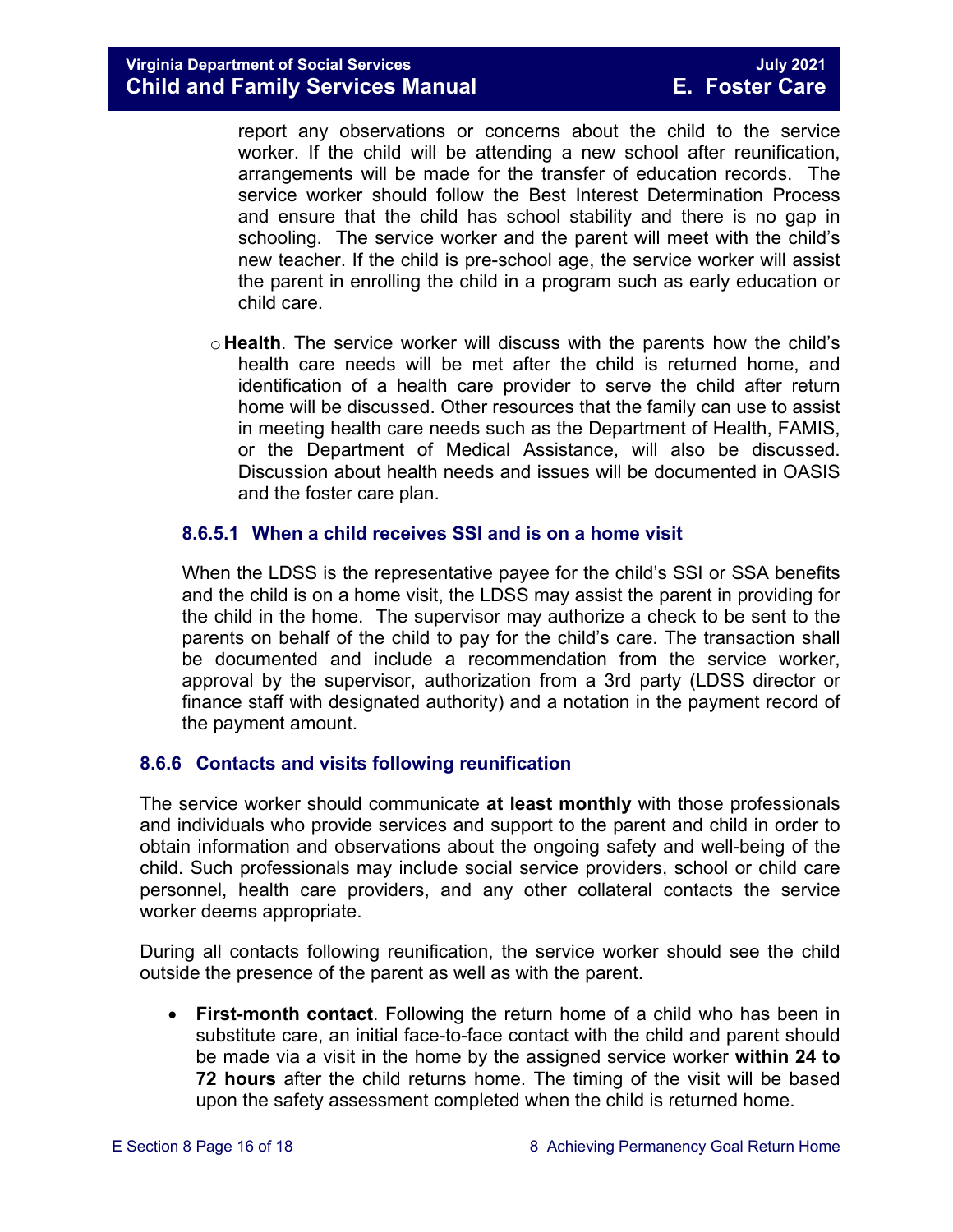• **Ongoing contact**. Frequency of contacts subsequent to the first month of reunification should be determined by the worker's ongoing assessment of the child's safety and the family's need for ongoing monitoring, support, and service provision. Frequency of contacts and intervention should be determined by the family, service worker, supervisor, child, and other involved individuals (e.g., in-home counselor, mentor, relatives).

*During the trial home visit and* while the child is in the custody of the LDSS, *worker visits must* occur *as often as needed to support the family and no less than* monthly. *Additionally, at least one visit per month must occur in the home with all of the household members. These contacts must* be recorded in OASIS. Unannounced visits should also be considered.

• **Assessing progress and planning for termination of custody**. Frequently, the child's return home increases the family's stress level by placing additional financial demands on the family while they adjust to being together again. The family membership may have changed since the child's removal and family members may have to renegotiate their new roles in their newly formed family system. Just as parents may express ambivalence about caring for a child while the child is in placement, parental ambivalence may also be demonstrated after the child is home.

During the post-reunification period, support of the family should continue if the reunification is to succeed. The service worker's emphasis becomes helping the family assume responsibility for the care of the child. The LDSS should provide services after return home to monitor the safety of the child, to enhance the family's ability to function in a healthy way, and to provide a smooth transition to reunification. The child's safety and health take precedence over any other variables, such as the need for permanency or the child's sense of time.

Planning for the termination of services is an integral part of all service planning. From the earliest contact, the LDSS will focus on when services to the children and families will end. Before closing a case, the LDSS will conduct a review of the child's safety that includes:

- $\circ$ A child safety assessment to include all members of the household and all adults who frequent the home.
- $\circ$  Interviews with relatives, friends, or other persons who provide support network for the family.
- oReview all medical, school, clinical, and social service reports.
- $\circ$  Interview and observe the child alone out of the presence of the caregiver.